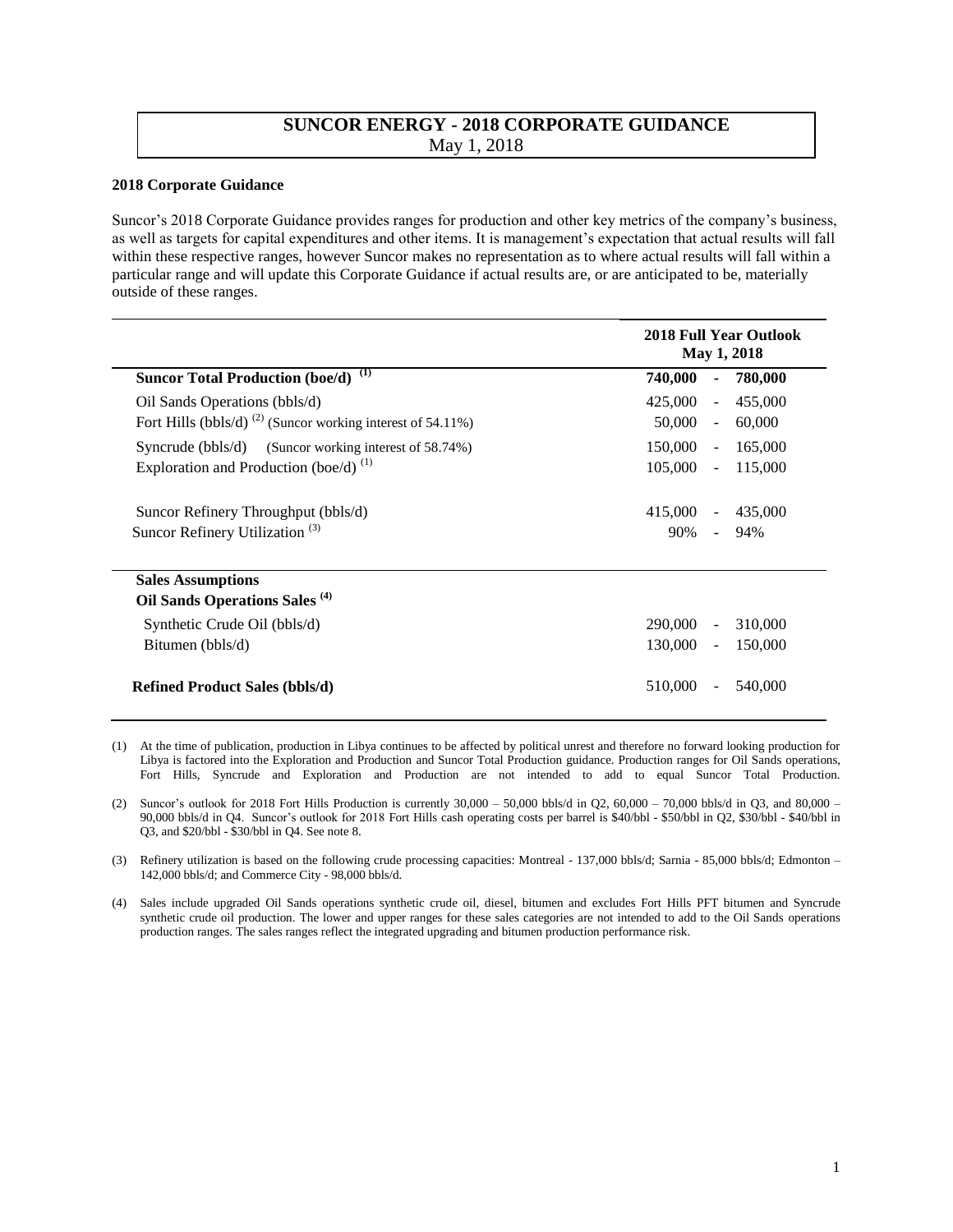## **Capital Expenditures (C\$ millions) (5)**

|                                                                   | 2018 Full Year Outlook | % Growth               |  |  |
|-------------------------------------------------------------------|------------------------|------------------------|--|--|
|                                                                   | May 1, 2018            | Capital $(6)$          |  |  |
| Upstream                                                          | $3,650 - 4,050$        | 30%                    |  |  |
| Downstream                                                        | $800 - 850$            | 0%                     |  |  |
| Corporate                                                         | $50 - 100$             | 0%                     |  |  |
| <b>Total</b>                                                      | $4,500 - 5,000$        | 25%                    |  |  |
|                                                                   |                        | 2018 Full Year Outlook |  |  |
|                                                                   |                        | May 1, 2018            |  |  |
| <b>Other Information</b>                                          |                        |                        |  |  |
| Oil Sands Operations Cash Operating Costs (\$/bbl) <sup>(7)</sup> | \$23.00                | $-$ \$26.00            |  |  |
| Fort Hills Cash Operating Costs (\$/bbl) <sup>(2)(8)</sup>        | \$35.00<br>$-$ \$40.00 |                        |  |  |
| Syncrude Cash Operating Costs (\$/bbl) <sup>(9)</sup>             | $\$32.50 - \$35.50$    |                        |  |  |
| Current Income Taxes (C\$ millions)                               |                        | $$1,050$ - \$1,350     |  |  |
| Canadian Tax Rate (effective)                                     | 27% - 28%              |                        |  |  |
| US Tax Rate (effective)                                           | 23% - 24%              |                        |  |  |
| UK Tax Rate (effective)                                           |                        | 37% - 42%              |  |  |
| Average Corporate Interest Rate                                   | 5% - 6%                |                        |  |  |
| Oil Sands Operations Crown Royalties <sup>(10)</sup>              | 1% - 3%                |                        |  |  |
| Fort Hills Crown Royalties <sup>(10)</sup>                        | $1\% - 3\%$            |                        |  |  |
| Syncrude Crown Royalties <sup>(10)</sup>                          | $6\% - 9\%$            |                        |  |  |
| East Coast Canada Royalties <sup>(10)</sup>                       | 17% - 21%              |                        |  |  |
| <b>Business Environment</b> (11)                                  |                        |                        |  |  |
| Oil Prices - Brent, Sullom Voe (\$US/bbl)                         |                        | \$67.00                |  |  |
| WTI, Cushing (\$US/bbl)                                           |                        | \$63.00                |  |  |
| WCS, Hardisty (\$US/bbl)                                          | \$41.00                |                        |  |  |
| Refining Margin - NY Harbor 3-2-1 crack (\$US/bbl)                |                        | \$18.00                |  |  |
| Natural Gas Price - AECO - C Spot (\$CAD/GJ)                      |                        | \$1.50                 |  |  |
| Exchange Rate (CADUSD)                                            | 0.78                   |                        |  |  |

(5) Capital expenditures exclude capitalized interest of approximately \$168 million.

(6) Balance of capital expenditures represents sustaining capital. For definitions of growth and sustaining capital expenditures, see the Capital Investment Update section of Suncor's Management's Discussion and Analysis dated May 1, 2018 (the "MD&A").

(7) Oil Sands operations cash operating costs, which exclude Fort Hills and Syncrude, are based on the following assumptions: production volumes, sales mix, and average natural gas prices as described in the tables above. Oil Sands operations cash operating costs per barrel is a non-GAAP financial measure. For more information on Oil Sands operations cash operating costs per barrel, see the Cash Operating Costs section in the Segment Results and Analysis - Oil Sands section of the MD&A. See also the Non-GAAP Financial Measures Advisory section of the MD&A. Both sections are incorporated by reference herein.

(8) Fort Hills cash operating costs are based on the following assumptions: production volumes and average natural gas prices as described in the tables above. Fort Hills cash operating costs per barrel is a non-GAAP financial measure. For more information on Fort Hills cash operating costs per barrel, see the Cash Operating Costs section in the Segment Results and Analysis – Oil Sands section of the MD&A. See also the Non-GAAP Financial Measures Advisory section of the MD&A. Both sections are incorporated by reference herein.

(9) Syncrude cash operating costs are based on the following assumptions: production volumes, sales mix, and average natural gas prices as described in the tables above. For more information on Syncrude cash operating costs per barrel, see the Cash Operating Costs section in the Segment Results and Analysis – Oil Sands section of the MD&A. See also the Non-GAAP Financial Measures Advisory section of the MD&A. Both sections are incorporated by reference herein. Users are cautioned that the Oil Sands operations cash operating costs per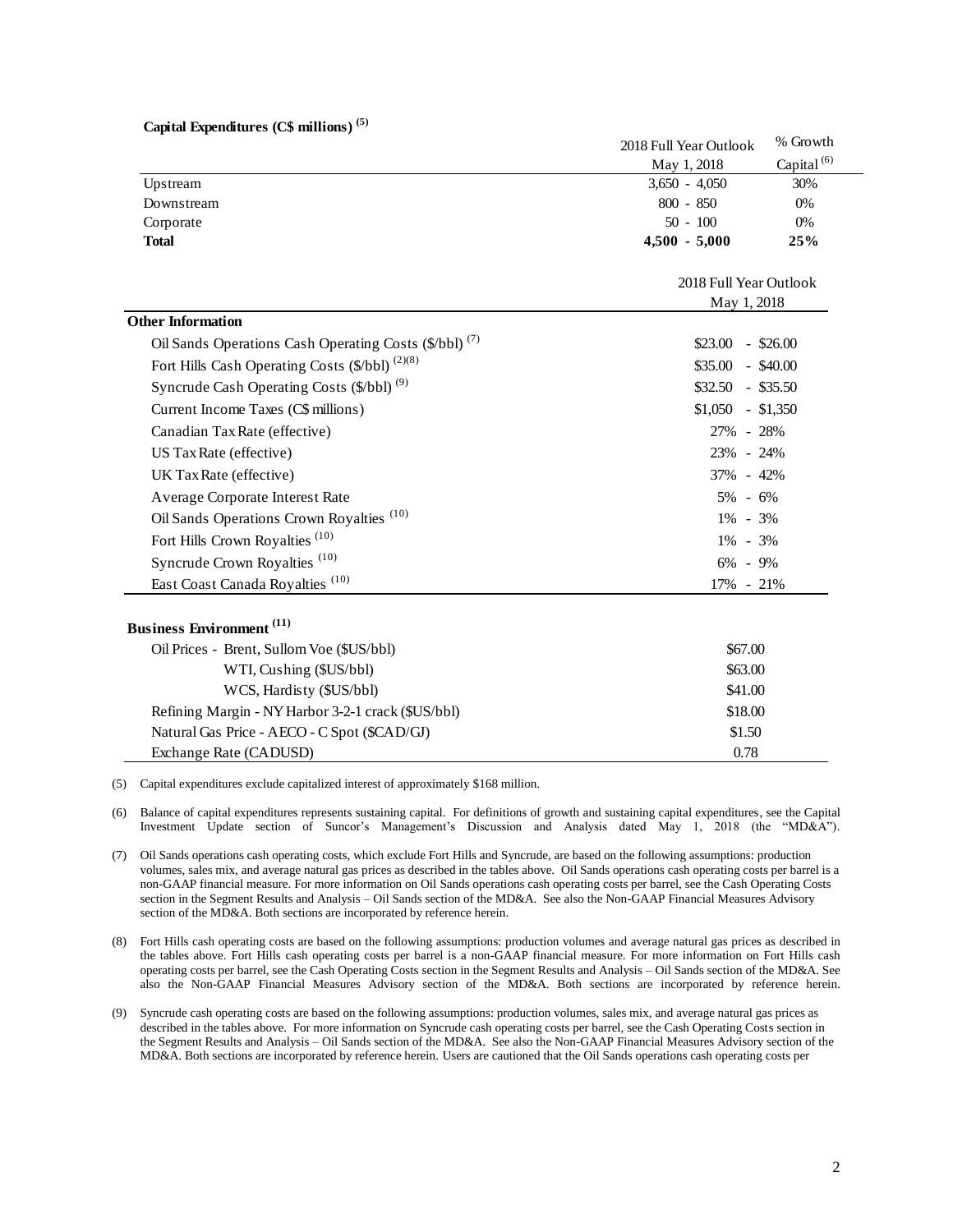barrel, Syncrude cash operating costs per barrel and Fort Hills cash operating costs per barrel measures may not be fully comparable to one another or to similar information calculated by other entities due to differing operations.

- (10) Reflected as a percentage of gross revenue.
- (11) Business environment outlook assumptions reflect average actual year to date realized prices plus forward curve pricing. These prices are not intended to be and should not be construed as the company's forecast.

--------------------------------------------------------------------------------------------------------------------------------

Suncor's 2018 Full Year Outlook is comprised of forward-looking statements and information (collectively, "forward-looking statements"). All forward-looking statements for the 2018 fiscal year are based on Suncor's current expectations, estimates, projections and assumptions that were made by the company in light of its experience and its perception of historical trends including: expectations and assumptions concerning the accuracy of reserve and resource estimates; commodity prices and interest and foreign exchange rates; the performance of assets and equipment; capital efficiencies and cost-savings; applicable laws and government policies, including royalty rates and tax laws; future production rates; the sufficiency of budgeted capital expenditures in carrying out planned activities; the availability and cost of labour and services, the satisfaction by third parties of their obligations to Suncor; and the receipt, in a timely manner, of regulatory and third-party approvals. Forward-looking statements are not guarantees of future performance and involve a number of risks and uncertainties, some that are similar to other oil and gas companies and some that are unique to our company. Suncor's actual results may differ materially from those expressed or implied by our forward-looking statements and you are cautioned not to place undue reliance on them.

Assumptions for the Oil Sands operations, Syncrude and Fort Hills 2018 production outlook include those relating to reliability and operational efficiency initiatives that the company expects will minimize unplanned maintenance in 2018. Assumptions for the Exploration and Production 2018 production outlook include those relating to reservoir performance, drilling results and facility reliability. Factors that could potentially impact Suncor's 2018 corporate guidance include, but are not limited to:

- Bitumen supply. Bitumen supply may be dependent on unplanned maintenance of mine equipment and extraction plants, bitumen ore grade quality, tailings storage and in situ reservoir performance.
- Third-party infrastructure. Production estimates could be negatively impacted by issues with third-party infrastructure, including pipeline or power disruptions, that may result in the apportionment of capacity, pipeline or third-party facility shutdowns, which would affect the company's ability to produce or market its crude oil.
- Performance of recently commissioned facilities or well pads. Production rates while new equipment is being brought into service are difficult to predict and can be impacted by unplanned maintenance.
- Unplanned maintenance. Production estimates could be negatively impacted if unplanned work is required at any of our mining, extraction, upgrading, in situ processing, refining, natural gas processing, pipeline, or offshore assets.
- Planned maintenance events. Production estimates, including production mix, could be negatively impacted if planned maintenance events are affected by unexpected events or are not executed effectively. The successful execution of maintenance and start-up of operations for offshore assets, in particular, may be impacted by harsh weather conditions, particularly in the winter season.
- Commodity prices. Declines in commodity prices may alter our production outlook and/or reduce our capital expenditure plans.
- Foreign operations. Suncor's foreign operations and related assets are subject to a number of political, economic and socio-economic risks.
- Project Ramp Up. Production estimates for Fort Hills and estimates of Fort Hills cash operating costs could be negatively impacted by delays in or unexpected events associated with the ramp up of production from the project.

Suncor's News Release dated May 1, 2018, the MD&A, and Suncor's most recently filed Annual Information Form, Form 40-F, Annual Report to Shareholders and other documents it files from time to time with securities regulatory